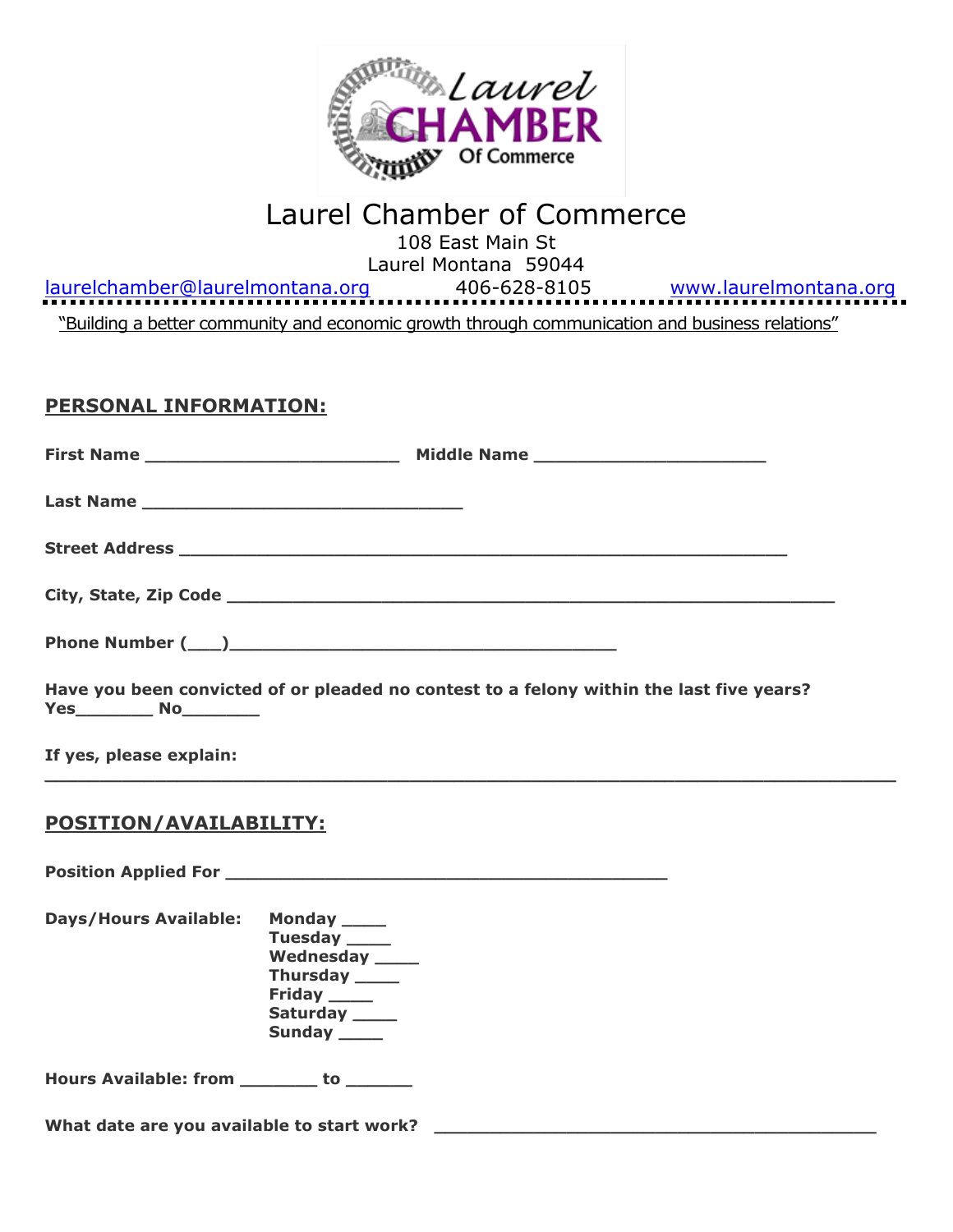# **EDUCATION:**

Name and Address of School - Degree/Diploma - Graduation Date

Skills and Qualifications: Licenses, Skills, Training, Awards

#### **EMPLOYMENT HISTORY:**

| <b>Present Or Last Position:</b> |  |
|----------------------------------|--|
|                                  |  |
|                                  |  |
|                                  |  |
|                                  |  |
|                                  |  |
|                                  |  |
|                                  |  |
|                                  |  |
|                                  |  |
| Salary: _____________________    |  |
|                                  |  |